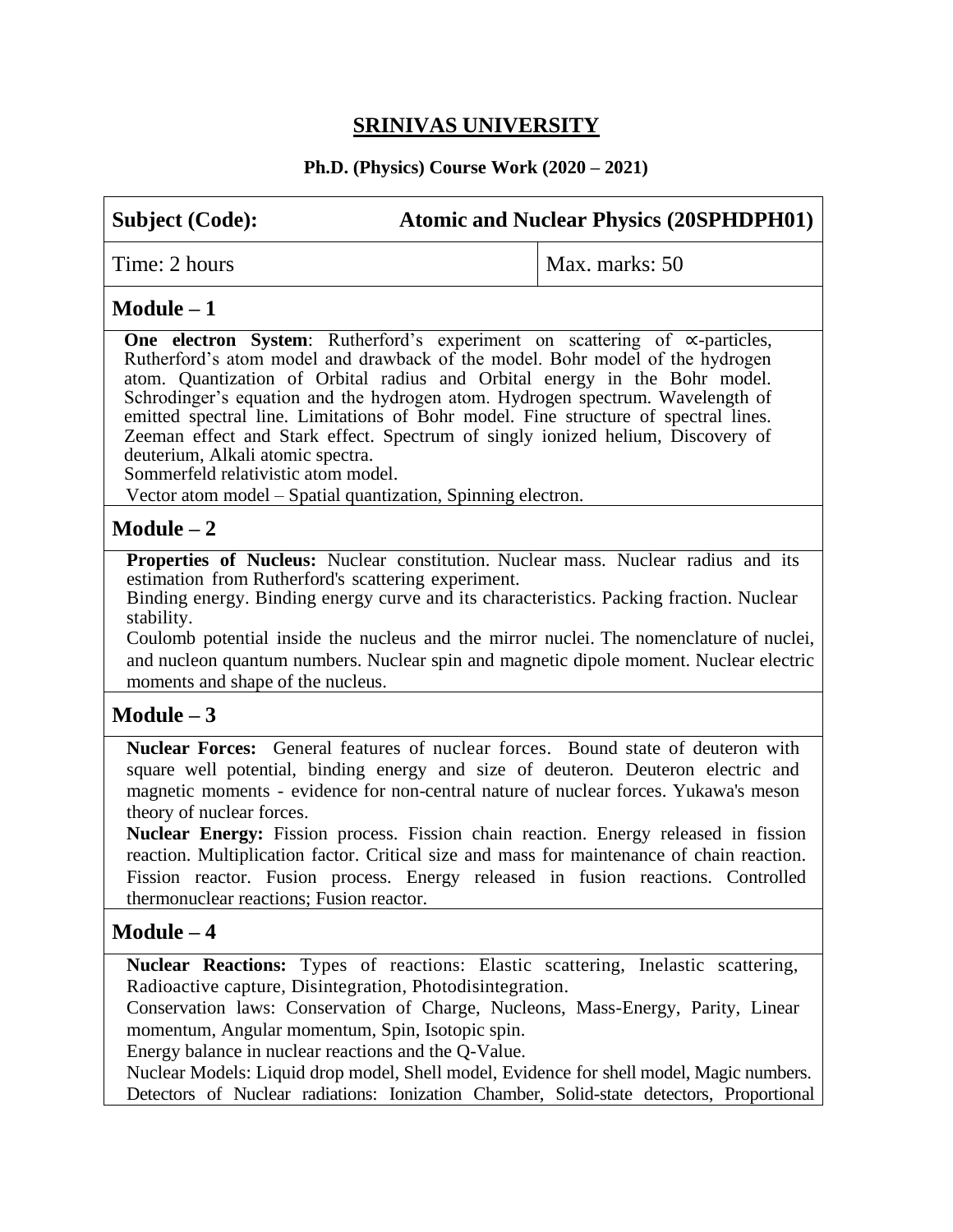Counters, Geiger-Muller Counter.

Particle Accelerators: Linear accelerator, The Cyclotron, The Betatron.

## **Module – 5**

## **Nuclear Decays:**

Alpha decay: Quantum mechanical barrier penetration, Gamow's theory of alpha decay. Beta decay: Continuous beta spectrum, The neutrino theory of beta decay. Gamma decay: Origin of gamma rays, Nuclear isomerism.

Fundamental Laws of Radioactivity: Soddy Fajan's Displacement Law, Law of Radioactive Disintegration. Half-life period and Mean-life. Measurement of decay constant. Law of Successive Disintegration.

### **Question paper pattern:**

The question paper will have TEN questions. Each full question is for 10 marks.

There will be 2 full questions (with a maximum of four sub questions in one full question) from each module. You need to answer any one question from each module.

## **REFERENCE BOOKS:**

| Introduction<br><b>Atomic</b><br>to<br>Spectra  | H E White                       | McGraw Hill           | 1934 Ed  |
|-------------------------------------------------|---------------------------------|-----------------------|----------|
| Nuclear and Particle Physics                    | W.E. Burcham<br>and M. Jobes    | <b>Addison Wesley</b> | 1998 Ed  |
| <b>Nuclear Physics</b>                          | R R Roy and<br><b>B</b> P Nigam | New Age International | $2nd$ Ed |
| Introduction<br><b>Nuclear</b><br>to<br>Physics | S B Patel                       | New Age International | 2006 Ed  |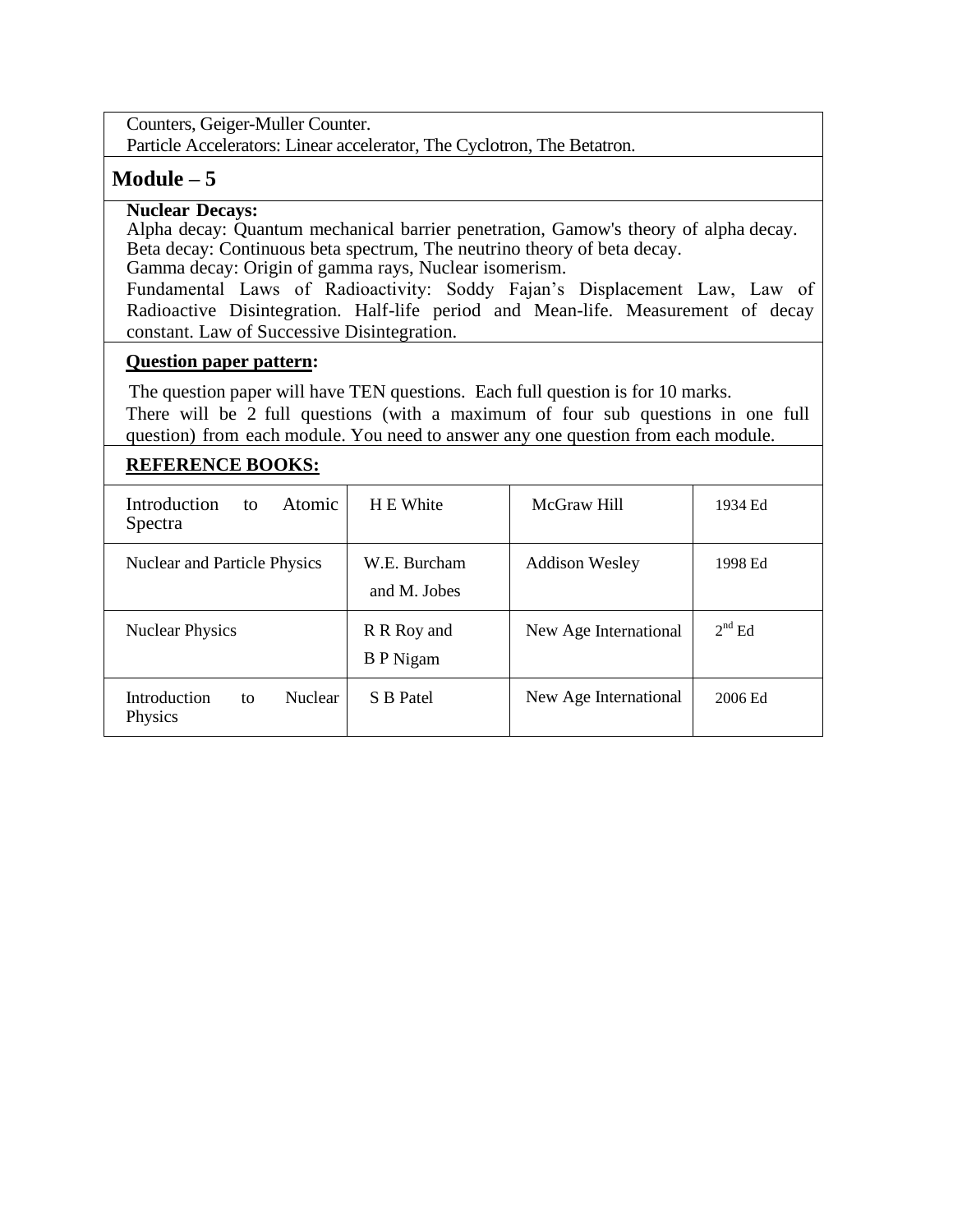Time: 2 Hours Max. marks: 50

## **Module – 1**

### **Matter waves:**

DeBroglie hypothesis, Equation for matter waves. Wavelength associated with electron accelerated through potential. Davisson-Germer experiment. Electron microscopy. Principle and working of Scanning Electron Microscope (SEM) and Transmission Electron Microscope (TEM). Working of Atomic Force Microscope (AFM).

### **Module – 2**

## **X-ray Diffraction (XRD):**

Fundamentals of x-ray diffraction. X-Ray Fluorescence method: Principles-Characteristics. x-ray emission. Instrumentation x-ray tube, radioactive sources. Wavelength dispersive instruments. Energy dispersive instruments. Analytical Applications- Qualitative Analysis-Quantitative Analysis, Theory of x-ray diffraction, diffraction of x-rays by crystals, determination of crystal Structure (powder as well as single crystals), Instrumentation, determination of lattice parameters, x-ray intensity calculations and application of x-rays.

## **Module – 3**

**Laser Based Techniques**: Atomic Fluorescent Spectrometry (AFS). Resonant Ion Spectroscopy (RIS). Laser enhanced Ionization (LEI).

Microwave (Rotational) Spectroscopy, UV Spectroscopy, Fourier Transform Infra red Spectroscopy (FT-IR), Molecular Spectroscopy, Raman Spectroscopy, Mass spectrometry-Instrumentation, Uses.

## **Module – 4**

#### **Physical methods of analysis:**

Thermal methods: Differential Thermal Analysis (DTA). Differential Scanning Calorimetry (DSC). Thermo Gravimetric Analyses (TGA).

Magnetic Resonance Spectroscopy: Nuclear Magnetic Resonance (NMR) - principle, spectrometer and applications.

Electron Spin Resonance (ESR) - principle, spectrometer and applications.

 Vacuum Technique: Production by rotary and diffusion pumps, measurement by Pirani and Penning gauges.

## **Module – 5**

## **Semiconductor Electronics:**

Band theory of solids. Classification of insulators, conductors and semiconductors based on band theory. Intrinsic semiconductors. P-type and N-type extrinsic semiconductors. P-N junction. Forward and reverse bias characteristics of p-n junction diode. Full wave rectifier. Bridge rectifier. Zener diode and its reverse bias characteristics. Zener diode as voltage regulator. Transistor (n-p-n and p-n-p). Input and output characteristics of transistor. Transistor as switch and amplifier. Feedback mechanism - Oscillator.

## **Question paper pattern:**

The question paper will have TEN questions.

Each full question is for 10 marks.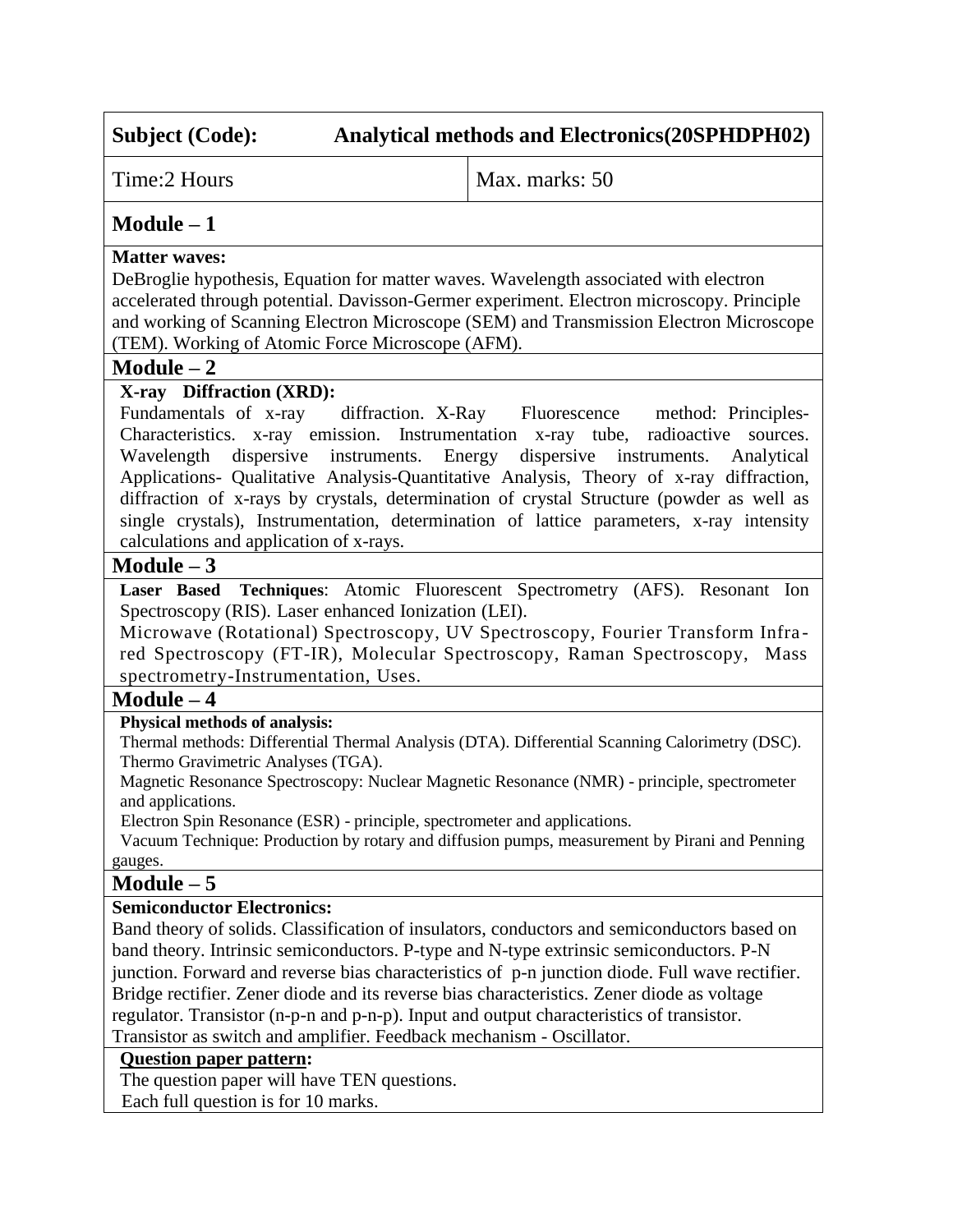There will be 2 full questions (with a maximum of four sub questions in one full question) from each module. You need to answer any one question from each module.

| <b>REFERENCE BOOKS:</b>                 |                      |                         |                                |
|-----------------------------------------|----------------------|-------------------------|--------------------------------|
| Introduction to Instrumental            | R.D. Braun           | McGraw-Hill             | $1st$ Ed,                      |
| Analysis                                |                      | <b>Ryerson Limited</b>  | 1987                           |
| Principles of Instrumental              | Skoog, Hollar        | <b>Harcourt Asian</b>   | $\overline{5}^{\text{th}}$ Ed, |
| Analysis                                | and Niemann          | Pvt Ltd India           | 1998                           |
| <b>Instrumental Methods of Analysis</b> | Willard,<br>Merritt, | <b>CBS</b> Publishers   | $6^{th}$ Ed.                   |
|                                         |                      |                         |                                |
|                                         | and Dean             |                         |                                |
| Principles of Fluorescence              | Joseph R             | Plenum Press,           | 1986                           |
| Spectroscopy                            | Lakowicz             | <b>New York</b>         |                                |
| X-ray Crystallography                   | Woolfson, M. M       | Cambridge               | 1978                           |
|                                         |                      | <b>University Press</b> |                                |
| <b>Thermal Method</b>                   | Wendlandt,           | Wendlandt,              | $1st$ Ed.                      |
|                                         | W.W. John            | W.W. John               |                                |
| Semiconductor Physics and<br>Devices    | Neamen               | McGraw Hill             | $4th$ Ed                       |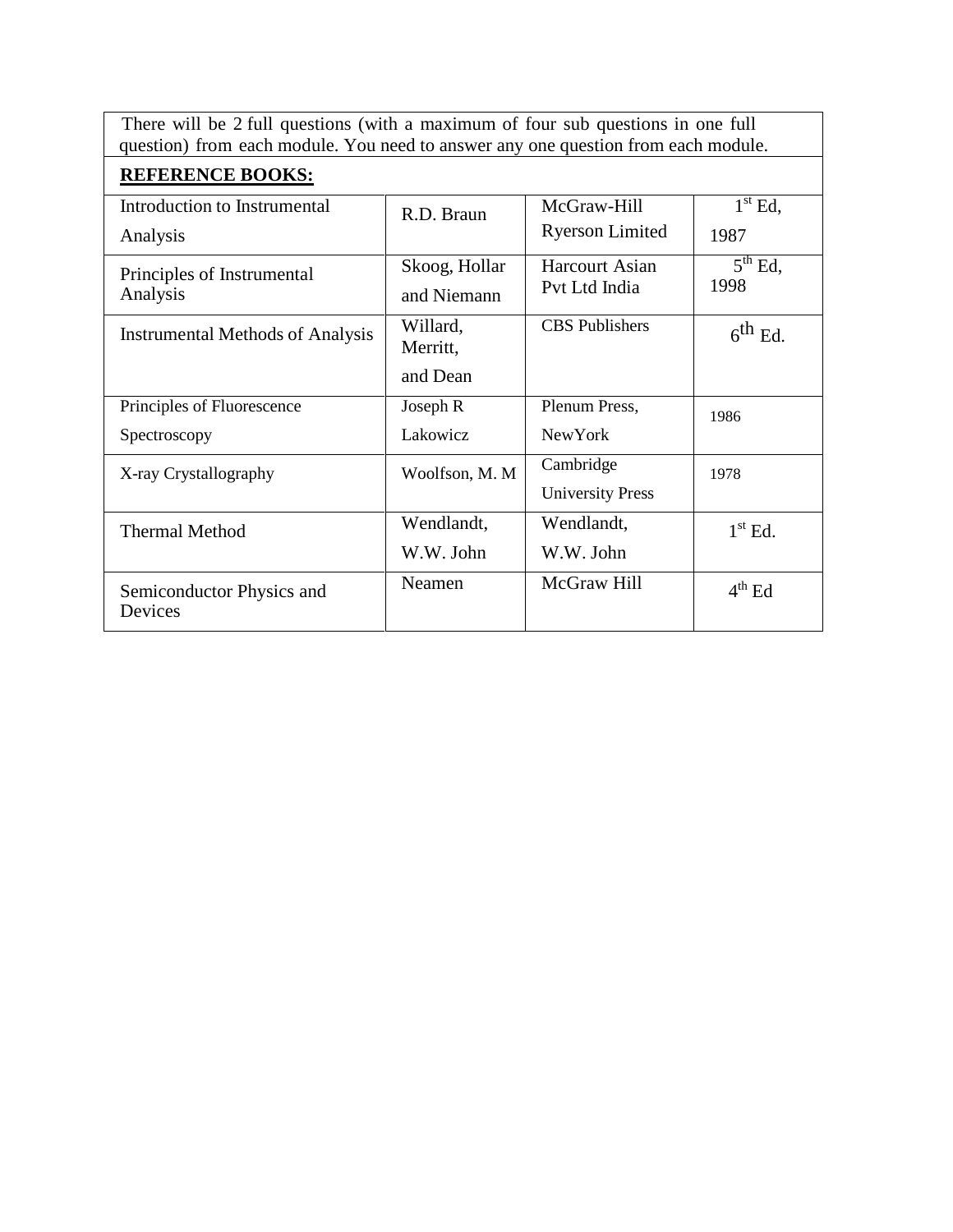| <b>Subject (Code):</b> | <b>Solid State Physics (20SPHDPH03)</b> |  |
|------------------------|-----------------------------------------|--|
| Time: 2 hours          | Max. marks: 50                          |  |

## **Module – 1**

#### **Crystal structure:**

 Lattice points and space lattice, The basis and crystal structure, Unit cells and lattice parameters, Unit cell versus primitive cell, Crystal systems, Symmetry elements in crystals, Space groups, The Bravais space lattices, Metallic crystal structures, Directions, planes and Miller indices

Atomic packing: packing fraction, Co-ordination number. Examples of simple crystal structures: NaCl, ZnS and diamond. Symmetry operations, point groups and space groups.

**X-ray diffraction:** X-ray diffraction, Bragg's law. Concept of reciprocal lattice, Laue Equations, Brillouin Zones.

Experimental diffraction methods: Laue method, Rotating Crystal method and Powder Crystal method.

## **Module – 2**

**Crystal binding:** Types of binding. Van der Waals-London interaction, Repulsive interaction. Modelung constant. Born's theory for lattice energy in ionic crystals and comparison with experimental results. Ideas of metallic binding, Hydrogen bonded crystals.

 **Lattice vibrations:** Vibrations of monoatomic lattices. First Brillouin zone. Quantization of lattice vibrations - Concept of Phonon, Phonon momentum. Specific heat of lattice (qualitative).

#### **Module – 3**

**Energy bands in solids:** Formation of energy bands. Free electron model: free electrons in one and three dimensional potential wells, electrical conductivity, heat capacity, Fermi-Dirac distribution, density of states, concept of Fermi energy. Kronig-Penny model. Nearly Free Electron Model (qualitative). Tight Binding model (qualitative). **Defects in solids:** Point defects: Schottky and Frenkel defects and their equilibrium concentrations. Line defects: Dislocations, multiplication of dislocations (Frank-Read mechanism). Plane defects: grain boundary and stacking faults.

#### **Module – 4**

**Magnetic materials:** Classification – paramagnetic, diamagnetic and ferromagnetic materials – Properties and examples. Magnetic susceptibility and magnetic permeability. Variation of susceptibility of paramagnetic materials with temperature. Curie law. Curie temperature. Behaviour of ferromagnetic materials for  $T>T_C$  (Curie-Weiss Law). Ferromagnetic domains. Antiferromagnetism, Ferrimagnetism. Hard and soft ferromagnetic materials – applications. Magnetic hysteresis.

**Superconductors:** Superconductivity. Zero resistance. Meissner effect. Critical field. Classification.

## **Module – 5**

**Structure of Solids:** The crystalline and Non-crystalline states, Covalent solids, Metals and alloys, Ionic solids, The structure of silica and silicates

**Crystal growth:** Crystal growth from melt: Bridgemann technique, Crystal pulling by Czochralski's method, Growth from solutions, Hydrothermal method,